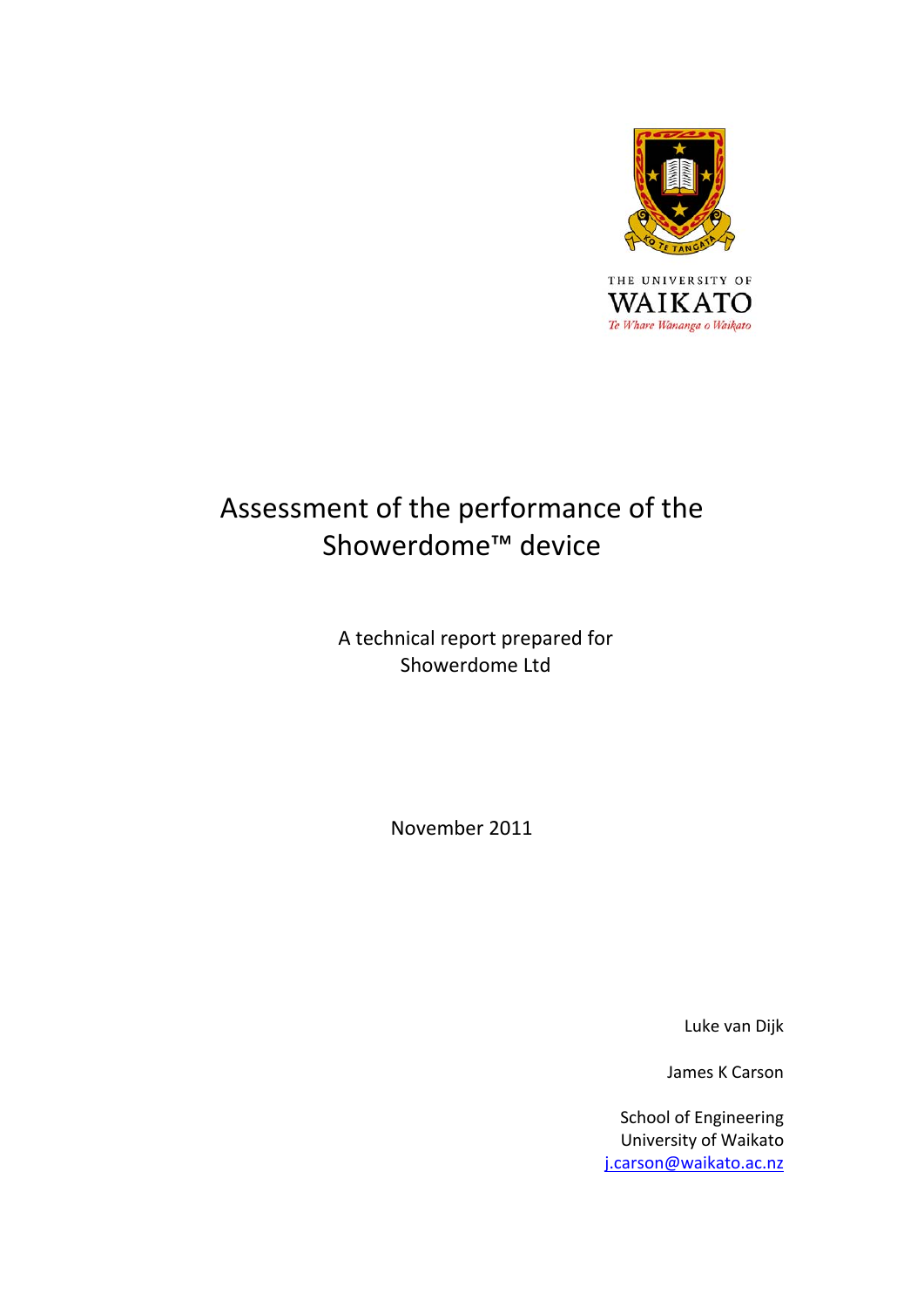# **Contents**

| Summary                                                         | $\mathbf{1}$   |
|-----------------------------------------------------------------|----------------|
| 1 Introduction                                                  | 3              |
| 2 The Showerdome™                                               | 4              |
| 3 Theory                                                        | 5              |
| 4 Experimental method                                           | 6              |
| 5 Results                                                       | $\overline{7}$ |
| 6 Potential energy and financial savings                        | 12             |
| 7 Conclusions                                                   | 16             |
| References                                                      | 17             |
| Appendix A: Humidity Data-logger Specifications and Calibration | 18             |
| Appendix B: Example calculations                                | 20             |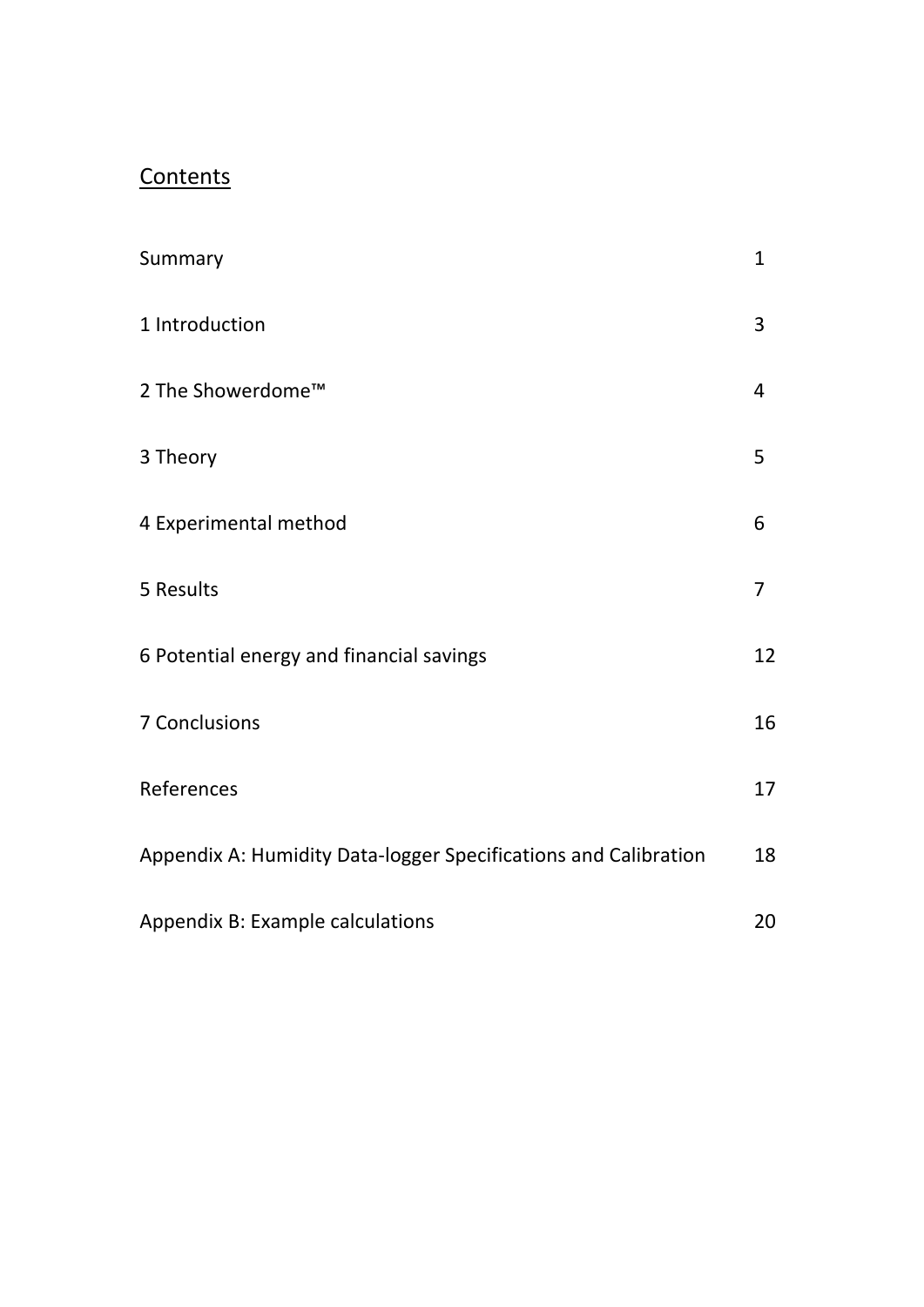#### **Summary**

Showerdome Ltd (Tauranga, New Zealand) manufacture a device (the *Showerdome*™) that traps moisture within a shower cubicle, restricting its release into the bathroom which in turn greatly reduces the amount and likelihood of condensation (and its associated negative effects) outside the shower cubicle. Showerdome Ltd approached the University of Waikato seeking an independent, quantitative assessment of the performance of their device to support their existing appraisals which have mainly been qualitative and anecdotal.

Testing on the effectiveness of the Showerdome™ was carried out in a domestic bathroom in Tauranga, New Zealand during December 2010 and January 2011 (Summer) and also during August and September of 2011 (Winter). The experiments showed that with a Showerdome™ installed the relative humidity within the bathroom was largely unchanged during a 5‐15 minute shower. These results have significant implications for a typical household. The amount of moisture that would escape during a 15 minute shower in a cubicle that does not have a device such as the Showerdome™ is of the order of half a standard cup (125 ml). While some of this water might exit the home via ventilation, any which does not escape will either condense on surfaces inside the home or remain in the air (increased humidity). Condensation serves to accelerate the growth of harmful moulds and bacteria, and contributes to structural damage. In addition, the more humid the air is, the more energy is required to heat it. While the Showerdome™ is not a dehumidifier (i.e. it does not remove moisture from the air, so it will not reduce background humidity) it does prevent the shower from increasing the humidity of the air and forming condensation.

Assuming that the Showerdome™ is installed and used correctly, there is the potential for significant energy savings to be made (in the region of hundreds of dollars per year, depending on a number of factors), mainly from reduced usage of electric heaters to dry the bathroom after a shower (or to pre‐heat the bathroom if the window has been left open to dry it). The Showerdome™ would render extractor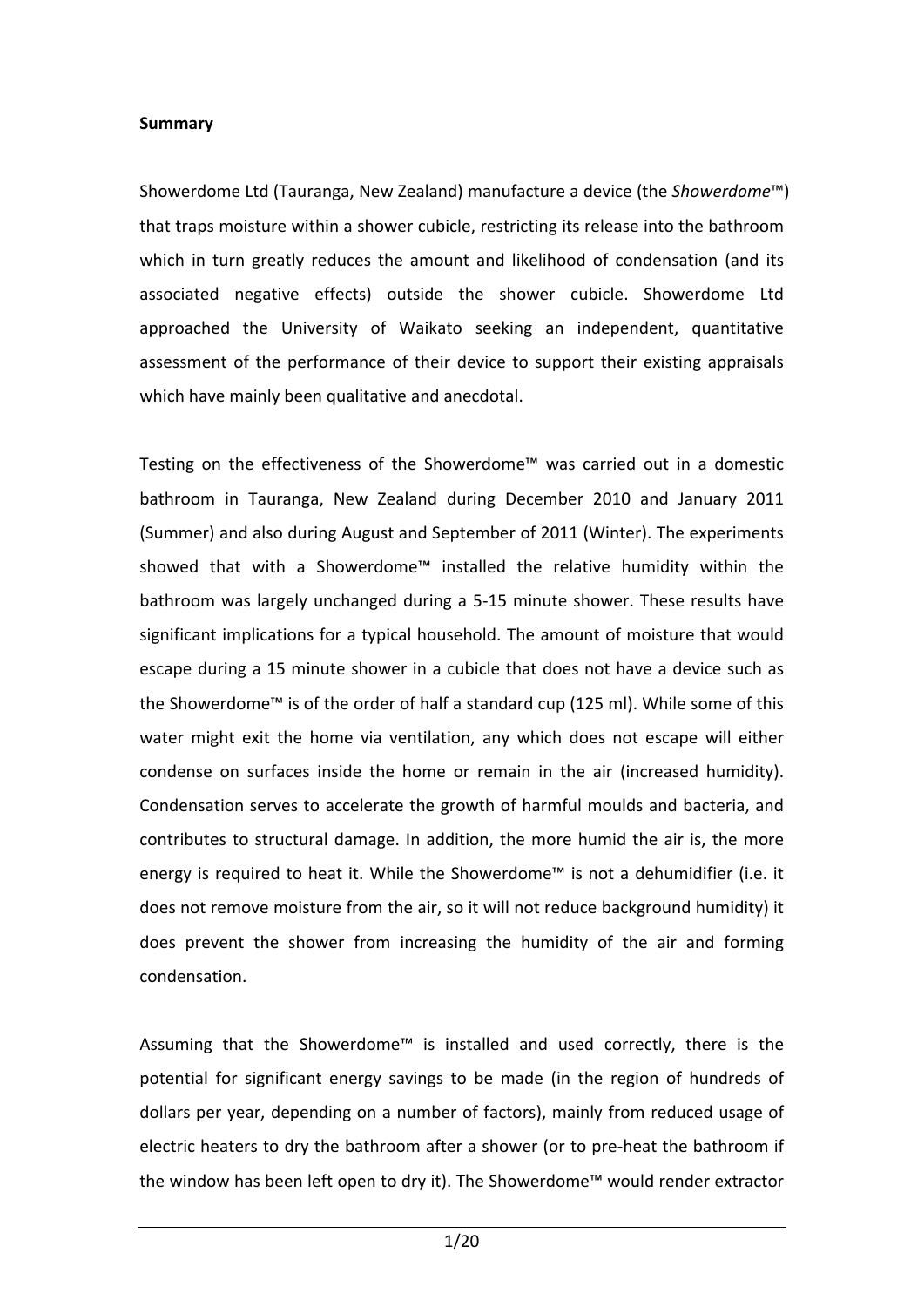fans and mirror de-misters largely redundant, which would result in a small energy savings in each case, but would also result in reduced capital costs, since their installation (particularly in the case of the de-mister) would be unnecessary. There would also be energy savings if the occupants of a dwelling stopped using heated towel rails as a result of installing a Showerdome™. Indirect savings related to reduced maintenance and health‐care costs may also result from the installation of a Showerdome™.

In drawing these conclusions, it must be stressed that while a properly installed Showerdome™ will definitely prevent moisture from leaving the shower and causing condensation and fogging in the bathroom, it will not necessarily result in energy savings, unless the occupants change their behaviour. If they continue to use heaters, towel rails, extractor fans etc. as they did before the installation of the Showerdome™, then clearly there will be no energy savings.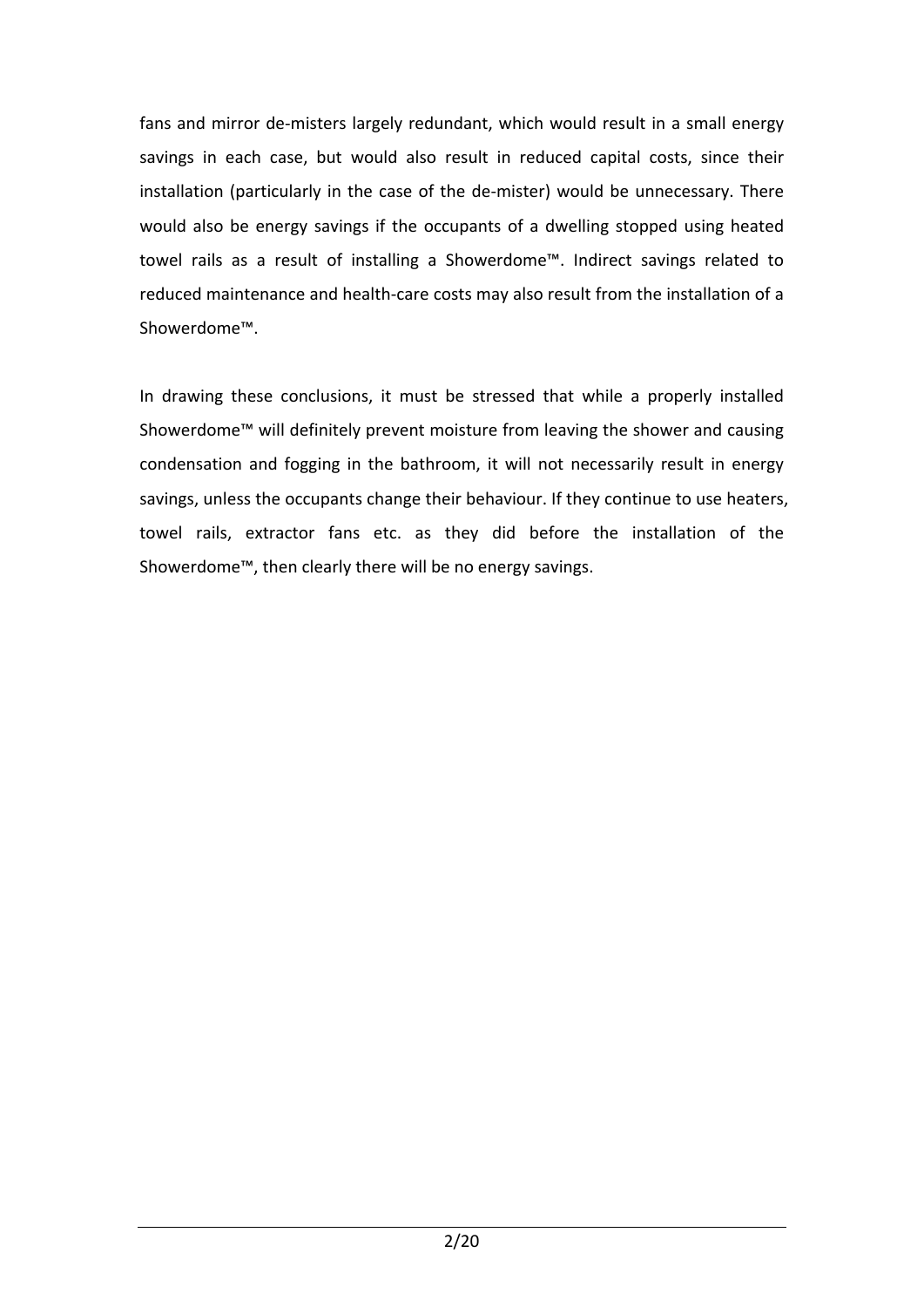# **1 Introduction**

Cold damp homes, a particular problem for New Zealand, have a detrimental effect on residents' health due to moulds, mildews, mites and harmful microbes that thrive under such conditions [1,2]. Baths and showers inevitably produce warm moist air, which in a cold, poorly ventilated house is likely to condense on the surfaces of walls, ceilings and household chattels. In addition, excessive amounts of condensation can lead to structural damage as paint peels exposing the wood or wood products that the building is constructed from, which may then either rot or swell and soften.

Showerdome Ltd (Tauranga, New Zealand) manufacture a device (the *Showerdome*™) that traps moisture within a shower cubicle, restricting its release into the bathroom which in turn greatly reduces the amount and likelihood of condensation and its associated negative effects outside the shower cubicle. Showerdome Ltd approached the University of Waikato seeking an independent, quantitative assessment of the performance of their device to support their existing appraisals which have mainly been qualitative and anecdotal.

Since the Showerdome™ is a relatively new device, no standard testing procedures could be found. Instead a series of experiments were performed (as described in Section 4) comparing the moisture loss from a shower with and without the Showerdome™ in order to assess its effectiveness at trapping moisture. Theoretical calculations of energy savings were also performed.

The majority of the work was performed by Mr Luke van Dijk who had recently completed the academic components of his Bachelor of Engineering with Honours Degree at the University of Waikato and was completing the final workplace experience requirement. Luke was supervised by Dr James Carson, a Senior Lecturer within the School of Engineering at the University of Waikato.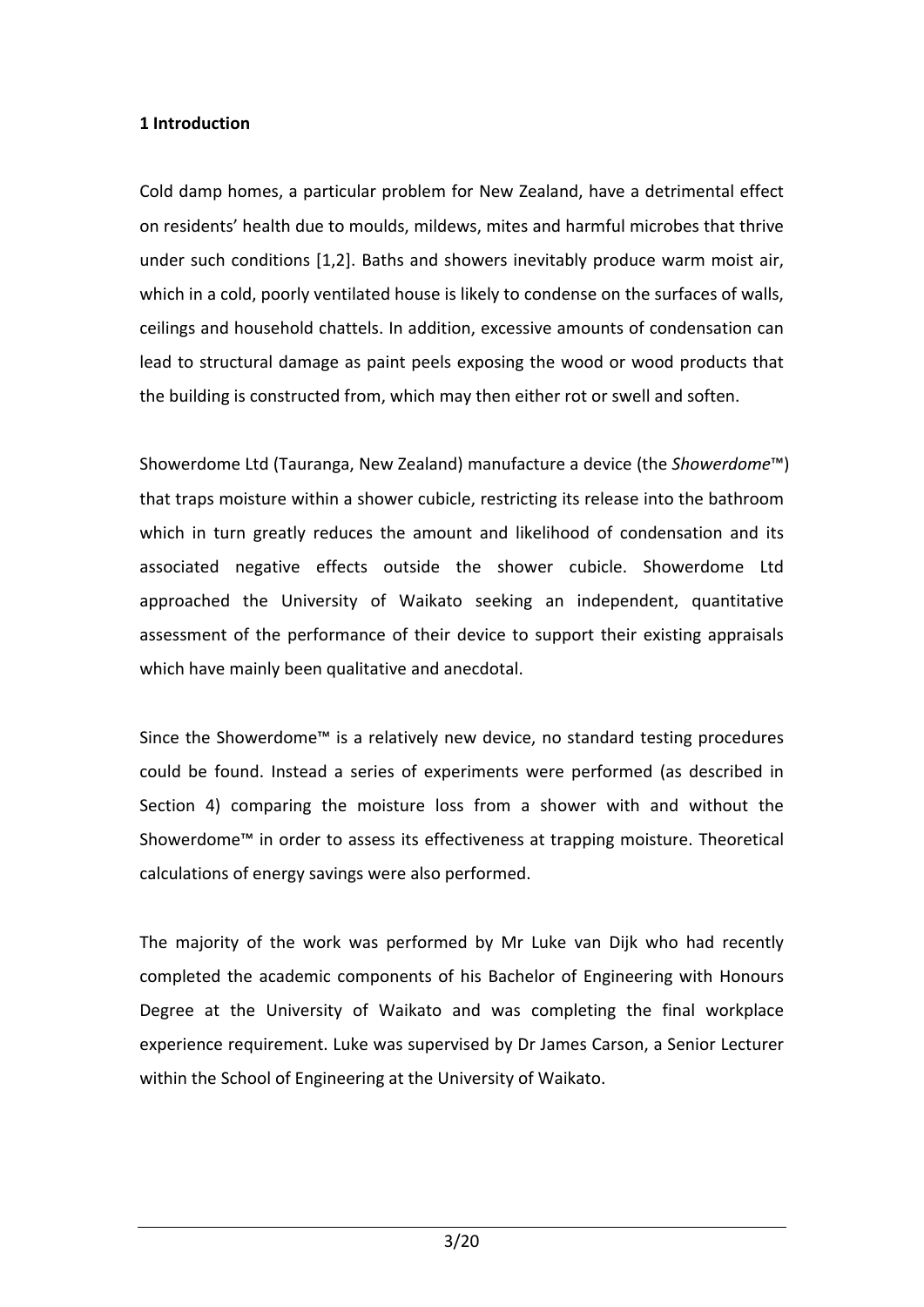# **2 The Showerdome™**

The Showerdome™ works by isolating the warm, moist air within the shower cubicle, since if it does not escape the shower, no condensation will form on surfaces within the bathroom. Also, as the air within the shower is heated, no 'fogging' occurs within the cubicle either.



Figure 1 – Showerdome Ltd's marketing graphic showing how the device works

Showerdome Ltd claim many benefits result from the installation and use of the device. These fall into two general categories;

- 1. Reduced moisture in the bathroom and household
- 2. Reduced energy use domestically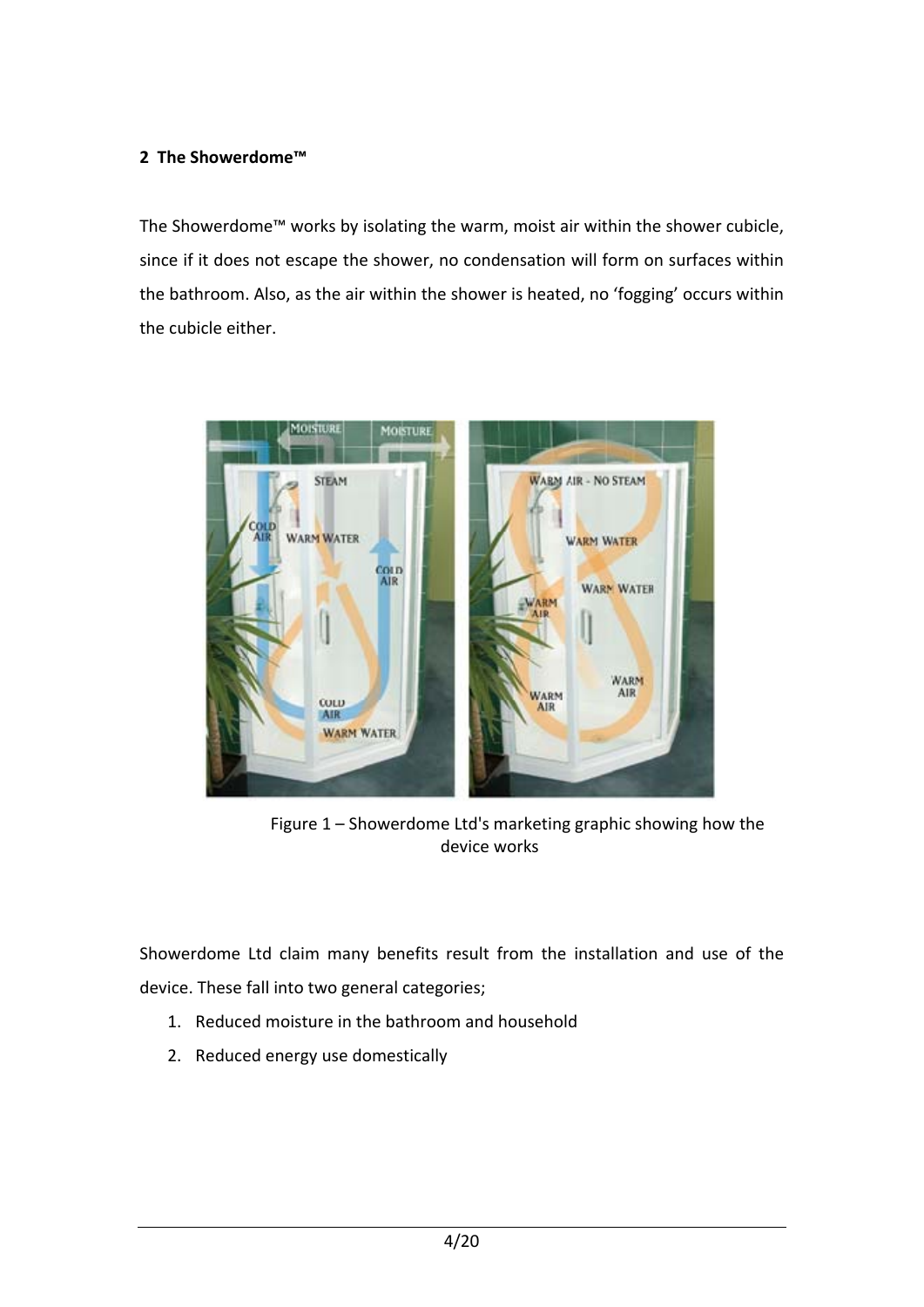Within these broad benefits fall many specific claims, which are communicated for marketing purposes;

- Reduced mould and mildew
- Reduced maintenance
- No condensation upon mirrors
- Dryer environment for towels etc
- No need to extractor fans, heated towel rails, or bathroom heat lamps
- Reduced water temperature used at shower head
- No need to keep bathroom window(s) open

Showerdome Ltd bases these claims upon anecdotal evidence from directors, and installers as well as feedback from customers.

# **3 Theory**

#### *3.1 Humidity*

At a particular temperature, air can hold a certain amount of water, known as its 'humidity'. There are three commonly used measures of humidity: the absolute humidity is the mass of moisture within the air relative to 1 kg of dry air, the relative humidity, as the name suggests, measures how close to saturation the air is (misting, fogging or condensation occurs once the relative humidity increases past 100%), while the dewpoint is the temperature at which air with a certain absolute humidity will be saturated [3]. These three measurements are related to each other, and are often shown on a psychrometric chart, which may be found in a number of reference books, and on the internet [4].

When a shower sprays hot water through unsaturated air some of the water evaporates and becomes vapour and the air temperature and humidity increase (the relative humidity will typically rise to 100%, i.e. the air will be saturated with water). The warm, water‐saturated air rises and, in the absence of a moisture barrier, will escape from the shower cubicle to mix with the surrounding air in the room, thereby increasing the room's humidity. If the dew‐point of the air in the room rises above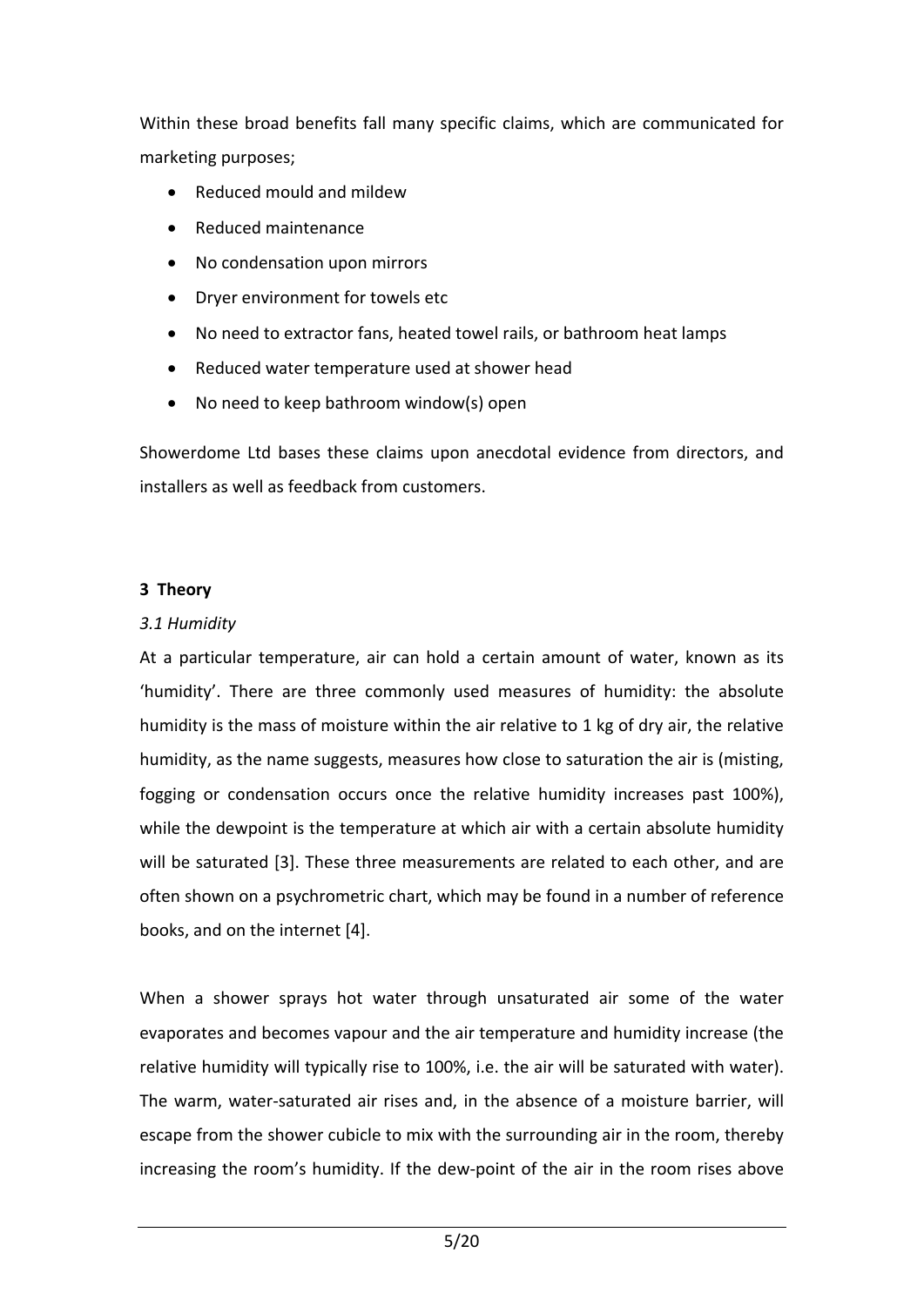the surface temperature of the walls, ceiling, windows, mirror etc., any air in contact with these surfaces will be cooled below its dew-point temperature with the result that saturated air will release the moisture it cannot hold, which condenses on the surfaces. Therefore, to prevent condensation the dew‐point of the air in the bathroom must be maintained below the temperature of the air any surface within the room. This may be achieved either by heating the room or by restricting the amount of moisture being released into it (or a combination of both).

To test the effectiveness of the Showerdome™ as a moisture trap, it is sufficient to compare the relative humidity (or dew‐point) of the air in a bathroom during a shower with and without a Showerdome™ installed.

#### *3.2 Energy 'consumption' in a bathroom*

Energy usage within bathrooms is highly dependent on both bathroom design and the preferences of the bathroom users, so it is difficult to perform experiments that will produce results from which meaningful, general conclusions may be drawn. It is more practical and potentially more valuable to consider a range of hypothetical usage scenarios and how they would be affected by the installation of a Showerdome™.

# **4 Experimental method.**

Testing on the effectiveness of the Showerdome™ was carried out in a domestic bathroom in Tauranga, New Zealand during December 2010 and January 2011 (Summer Trials), and then August and July 2011 (Winter Trials). A Showerdome™ was professionally installed into a corner shower cubicle (new seals were placed around the doors as part of the installation procedure). The bathroom dimensions were 2.6 m x 1.75 m x 2.35 m, and it had one window and one door. There was no extraction fan, and the bathroom window and door were closed during the trials.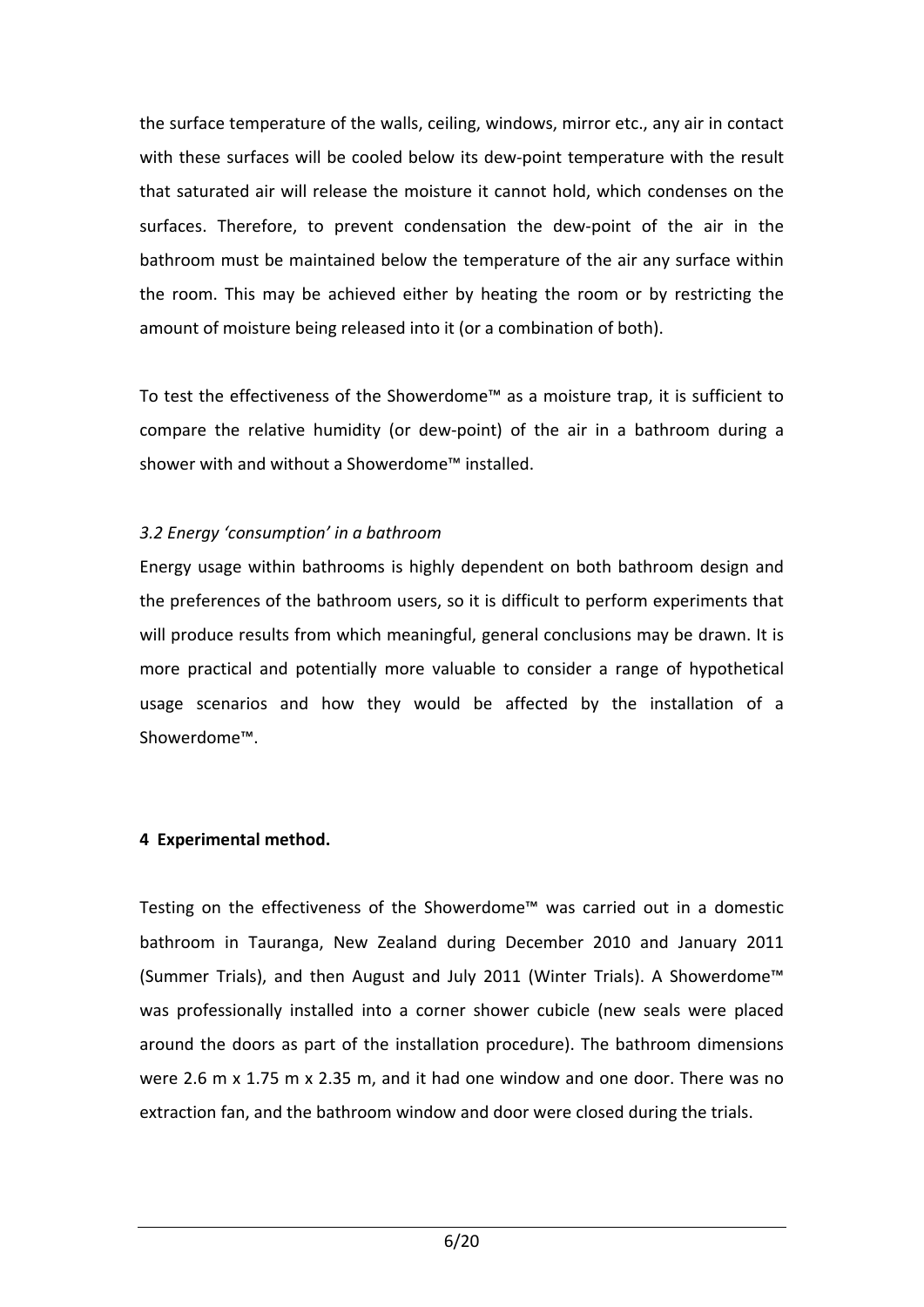A trial consisted of recording the air temperature and humidity in the bathroom for not less than 3 minutes before the shower was turned on (in order to obtain base‐ line temperature and humidity readings) followed by running the shower for not less than 5 minutes and not more than 20 minutes at a flow-rate of between 9 and 10.5 L  $min<sup>-1</sup>$  (as per EECA recommendations [5]) with the water temperature ranging between 37 and 40 °C. The air temperature and humidity where measured by a Jaycar Humidity Logger (Jaycar Cat. # QP6013 [6]) and recorded every 2 seconds. The humidity sensor was calibrated during the investigation (Appendix A). Summer Trials were performed 5 times with the Showerdome™ installed and 5 times without it. The Winter trials involved 3 trials with and 3 trials without the Showerdome™.

#### **5. Results**

# *5.1 Summer Trials*

Figure 2 shows a plot of the relative humidity in the bathroom with and without a Showerdome™ on a day the 27<sup>th</sup> of January 2011.



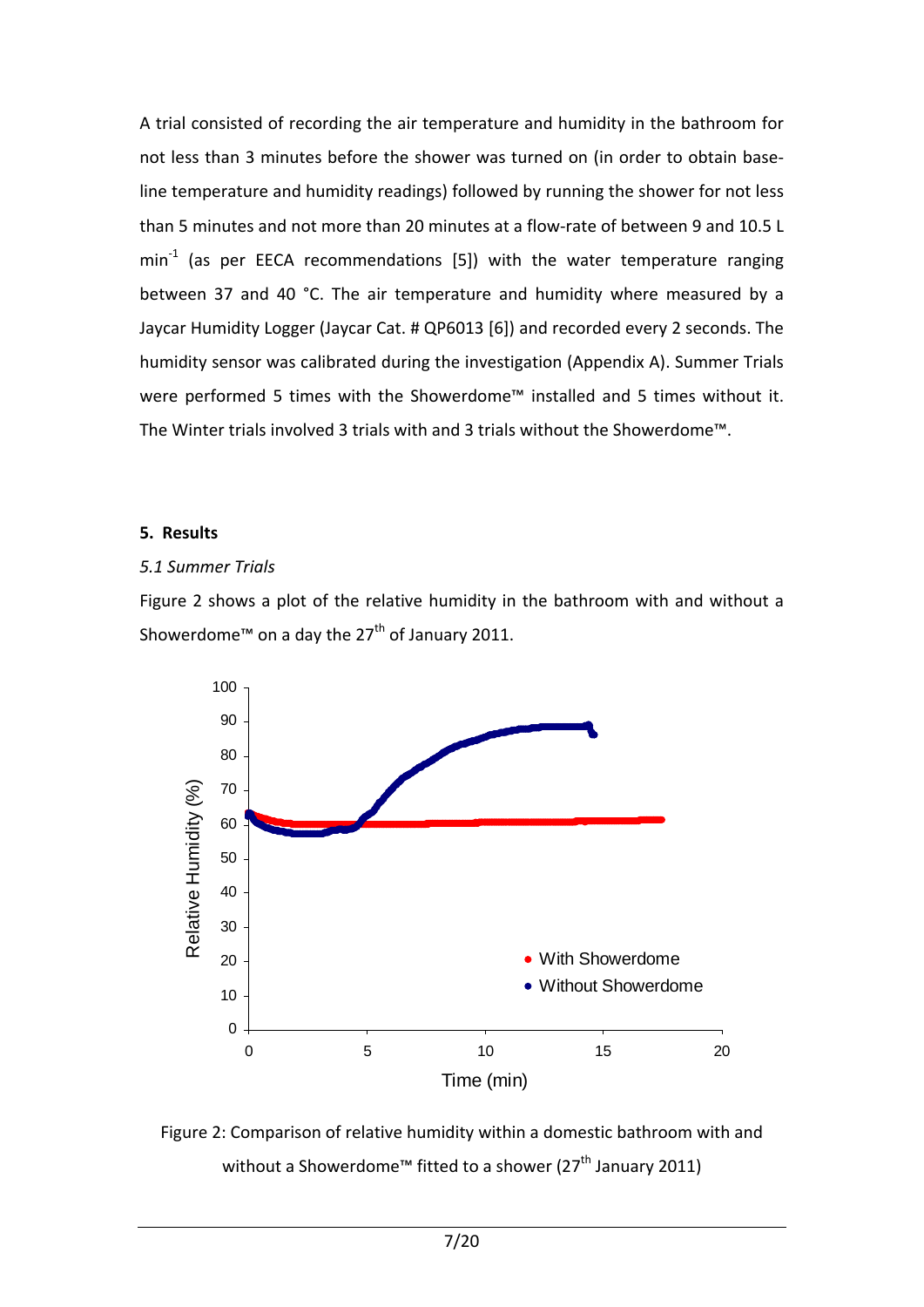These results are typical of the Summer Trials performed and show that with the Showerdome™ in place there was no noticeable change in relative humidity. Without the Showerdome<sup>™</sup> the relative humidity increased from approximately 60 – 65 % to between 90 and 100%.

Figure 3 shows plots of the air temperature and dew-point in the room corresponding to the relative humidity data shown in Figure 2.



Figure 3: Comparison of air temperatures and dew‐points within a domestic bathroom with and without a Showerdome<sup>™</sup> fitted to a shower (27<sup>th</sup> January 2011)

Note that although the air temperature had increased from approximately 24 °C to approximately 27 °C by the time the trial without the Showerdome™ was performed, the results may still be compared, since we are interested with the dew‐point temperature relative to the air temperature. As for the relative humidity measurements, there was very little change to the air temperature or dewpoint when the Showerdome™ was in place, whereas without the Showerdome™ the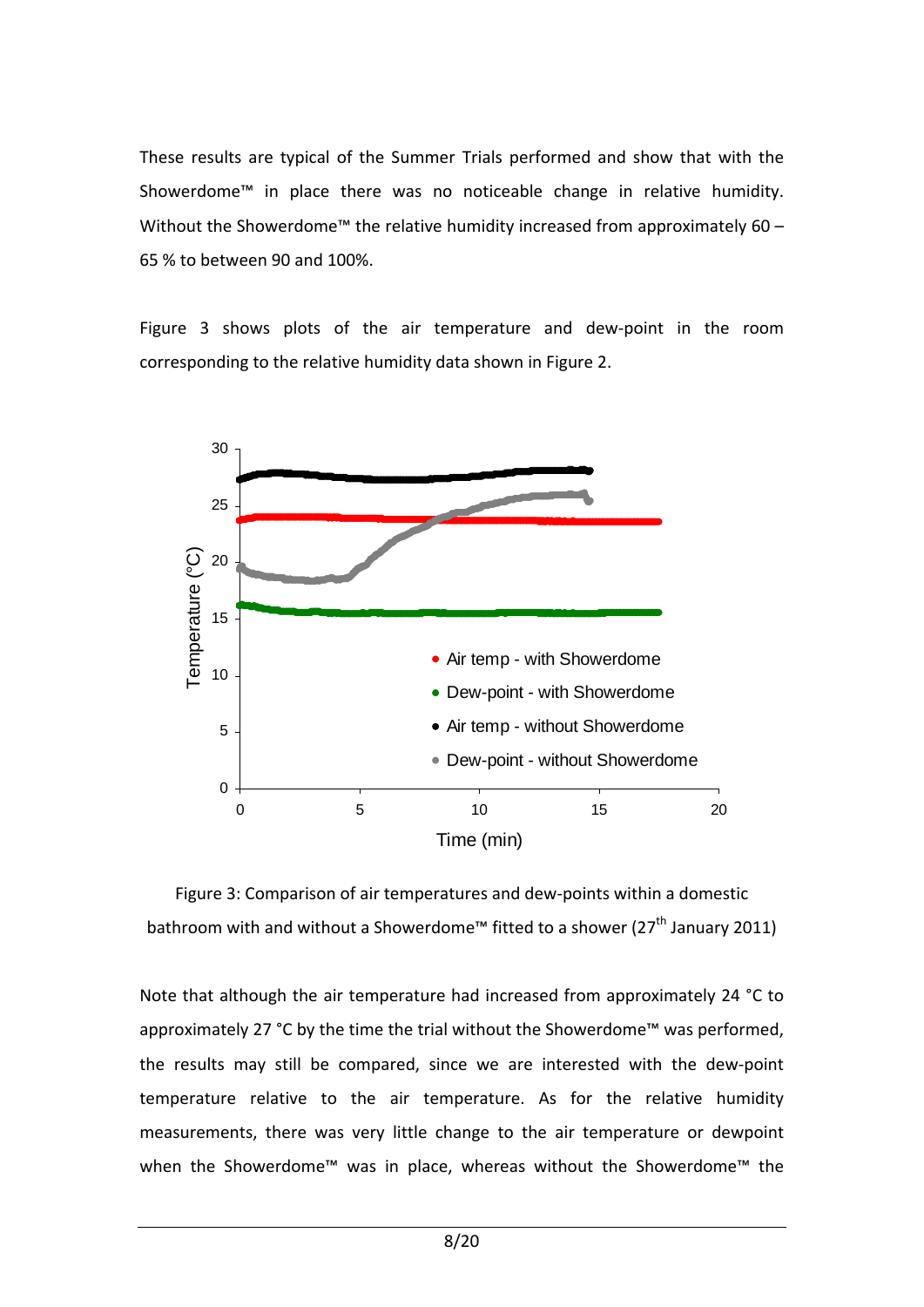dewpoint rose in the same manner as the relative humidity, and approached the air temperature. Recall (Section 3) that if the dew‐point temperature increases above the air temperature a mist will form in the air. Since the temperatures of the surfaces within the bathroom (e.g. walls, ceilings, mirrors etc.) will often be lower than the air temperature condensation may form (as was observed in these experiments) even while the dewpoint is below the air temperature.

#### *5.2 Winter Trials*

Since the problem of condensation is more significant during Winter months and the initial trials were performed during Summer, Further trials were performed in August and early September. Figure 4 shows the relative humidity with and without the Showerdome™ for trials performed on August  $7<sup>th</sup>$  2011 when the air temperature (dry‐bulb) was approximately 11 °C.



Figure 4: Comparison of relative humidity within a domestic bathroom with and without a Showerdome™ fitted to the shower ( $7<sup>th</sup>$  August 2011)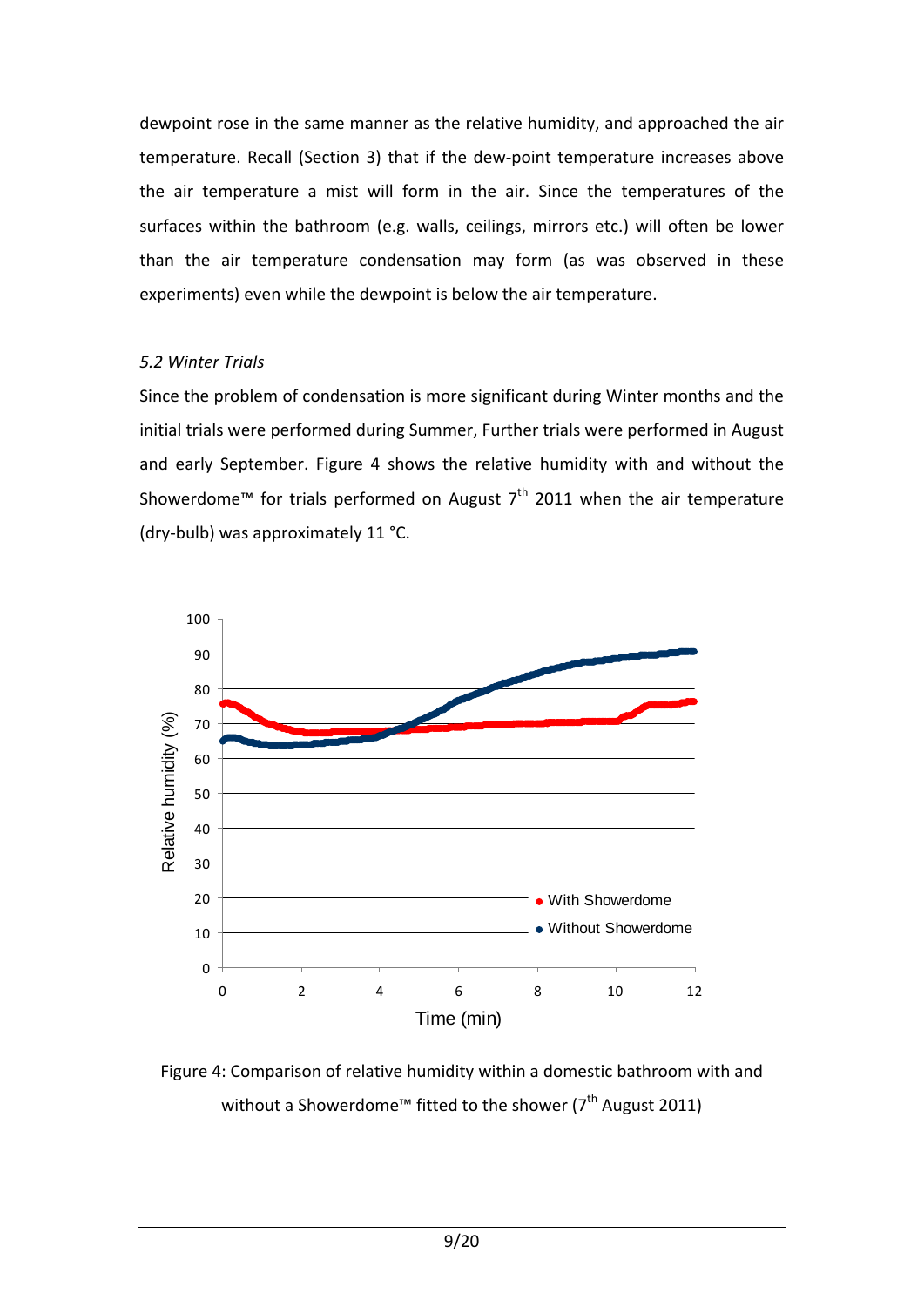The relative humidity plots in Figure 4 are similar to those in Figure 2 in that without the Showerdome™ the relative humidity within the bathroom rose from between 60 and 70 % to above 90%, while the relative humidity with the Showerdome™ fitted is lower.

It is worth commenting on the relative humidity data with the Showerdome™ installed (Figure 4), since it is not as flat as the Summer Trial data, and contains to features ('bumps' in the curve) that should be explained. The 'bump' that occurs at the start of the trial (up to shortly before the 2 minute mark) most likely corresponds to a pulse of warmer air coming in (with its associated moisture) with the opening of the bathroom door as Luke van Dijk entered to start the run. This 'bump' in the relative humidity at the start of the run is also seen (to a lesser extent) in the data without the Showerdome™ (Figure 4) and was also observed in other trials, along with corresponding 'bumps' in the air temperature data. This initial 'bump' was not observed during the Summer Trials most likely because the temperature difference between the bathroom and the rest of the house was not nearly as significant, and hence the opening of the bathroom door would not have resulted in the infiltration of a significant quantity of air at different temperature or relative humidity.

After the 2 minute mark the relative humidity in the bathroom when the Showerdome™ was installed fell to a base‐line of approximately 65 % before rising slowly to about 70 % once the shower was turned on at about the 4 minute mark (Figure 4). This gradual rise in relative humidity during the shower was also observed in the other two Winter Trials with the Showerdome™ fitted. Unlike the Summer Trials, where the relative humidity in the bathroom was largely unaffected with the Showerdome™ in place, Figure 4 shows a small rise in relative humidity as the shower progresses; however it was not significant in terms of producing condensation; in fact no condensation was observed during the Winter Trials with the Showerdome™ in place (until the shower door was opened at the end of the run), whereas extensive condensation was observed during the trials that took place without a Showerdome™ installed.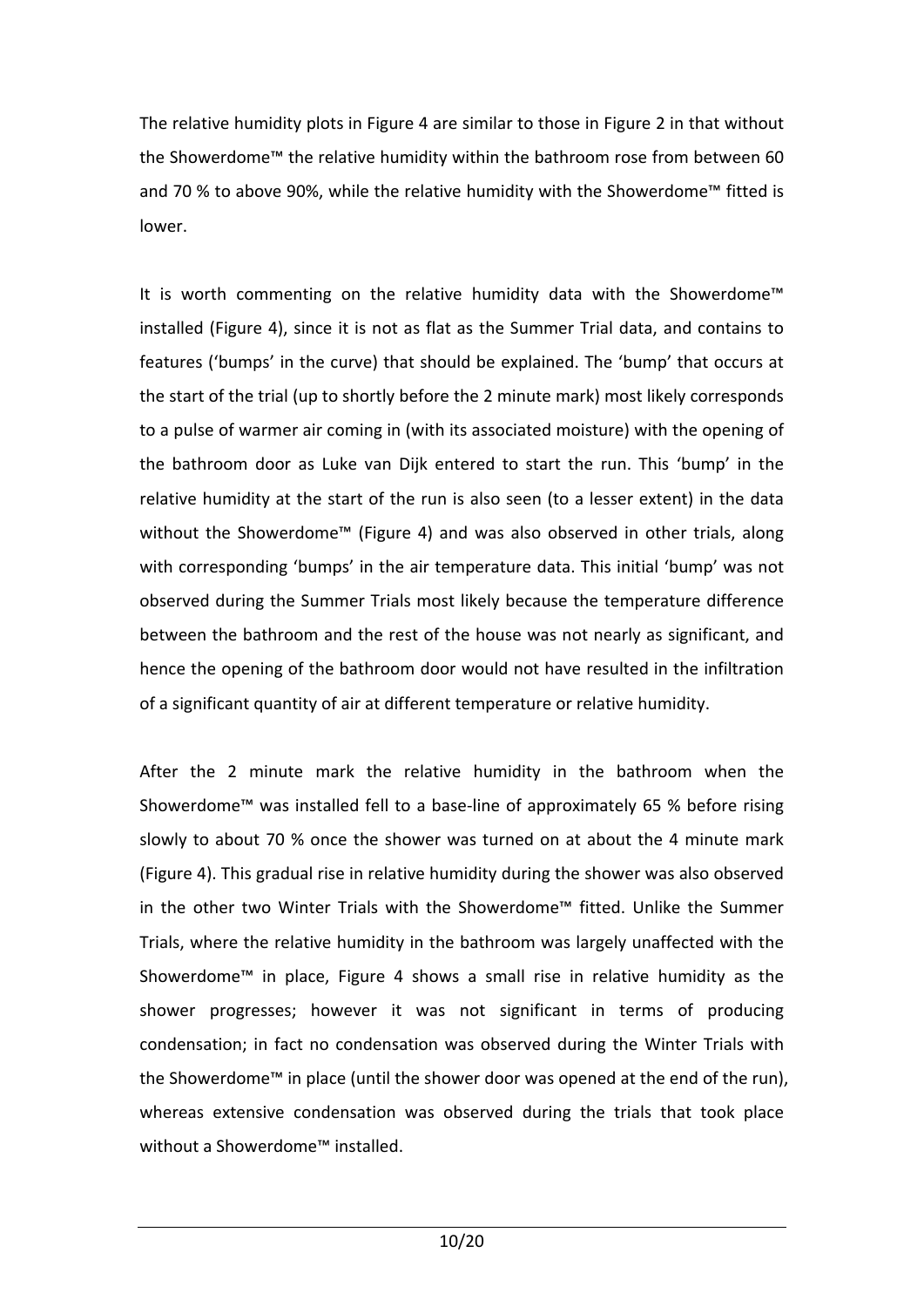Another 'bump' in the relative humidity data with the Showerdome™ installed may be observed at the 10 minute mark (Figure 4). This most likely corresponds to the shower cubicle door being opened so that the shower could be turned off. Some of the saturated air within the cubicle would have escaped and produced the noticeable increase in the relative humidity within the bathroom. The fact that this 'bump' was not observed during the Summer trials may be attributed to the fact that air can hold a lot more water at 25 °C (approximately 20 g water per kg of dry air) than it can at 11 °C (approximately 8.5 kg water per kg dry air), as may be observed on a humidity chart [4]. Hence a given mass of water released into the air at 25 °C will not affect the relative humidity nearly as significantly as it will at 11 °C. Overall the data from the Winter Trials were subject to greater measurement uncertainty due to these temperature sensitivities; however, they nevertheless clearly indicate that the Showerdome™ is an effective moisture trap in Winter as well as in Summer.

The results shown in Figures 2 to 4 have significant implications for a typical household. The amount of moisture that would escape during a 15 minute shower in a cubicle that does not have a device such as the Showerdome™ is of the order of half a standard cup (125 ml), dependent on the dimensions of the room, the duration of the shower and the increase in relative humidity. While some of this water might exit the home via ventilation, any which does not escape will either condense on surfaces inside the home or remain in the air (increased humidity). Condensation serves to accelerate the growth of harmful moulds and bacteria, and contributes to structural damage. The more humid the air is, the more energy is required to heat it. While the Showerdome™ is not a dehumidifier (i.e. it does not remove moisture from the air, so it will not reduce background humidity) it does prevent the shower from increasing the humidity of the air and forming condensation.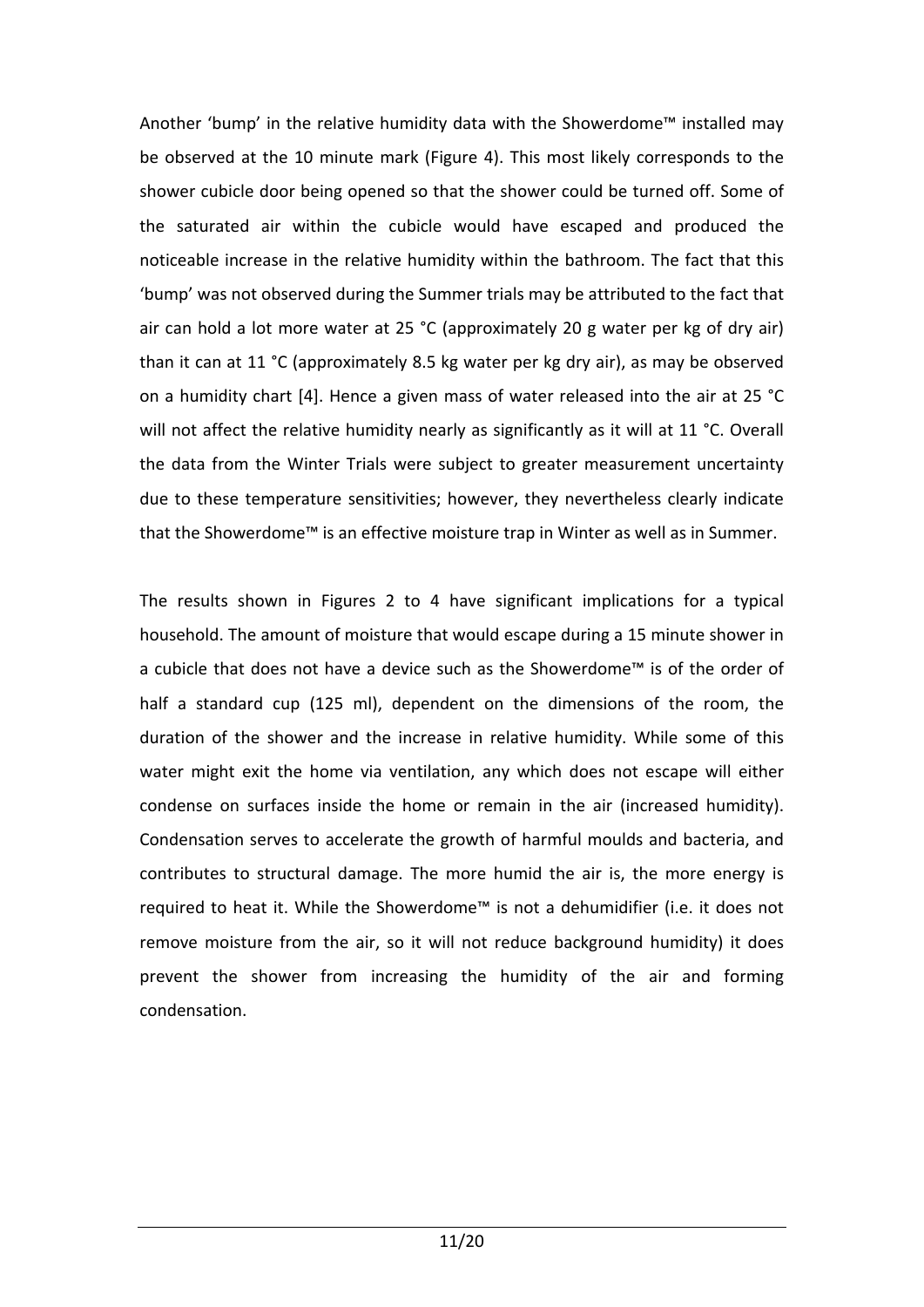#### **6. Potential energy and financial savings**

As mentioned in Section 3, due to the wide range of possible energy usage scenarios in New Zealand bathrooms, it is more valuable to perform estimates over a range of variables and conditions than to perform a detailed energy balance around an individual bathroom.

#### *6.1 Reduced heater usage*

Firstly, consider potential cost savings associated with reduced electric heater usage. During Autumn, Winter and Spring household residents may dry their bathroom, either by leaving a window open or by keeping an electric heater running for a time after the shower has been exited (or both). Consider a dwelling occupied by four adults (e.g. a typical student flat) who each take daily showers. If there is a drying period of 15 minutes after each shower (or in the case where a window has been left open, a 15 minute pre‐heat time to warm the air in the bathroom), that amounts to an hour of heating each day during the colder months which, potentially, is unnecessary. With a Showerdome™ installed there would be no need for this drying (or pre‐heating) time.

Customer feedback received by Showerdome Ltd. [7] has indicated that some people report that they don't use their heater at all with a Showerdome™ installed, since the warmth of the moisture vapour is retained within the shower cubicle. Taking the student flat example again, if each occupant of the dwelling takes a 15 minute shower, and either a 15 minute drying or bathroom pre-heating time, potentially two hours of heater usage a day could be saved if a Showerdome™ was installed. While not entirely implausible, this example of the student flat risks over-stating the energy savings. Table 1 shows a range of scenarios, where energy savings are related to reduced electric heater usage (for any reason) and the power consumption of the heater (see Appendix B for example calculations).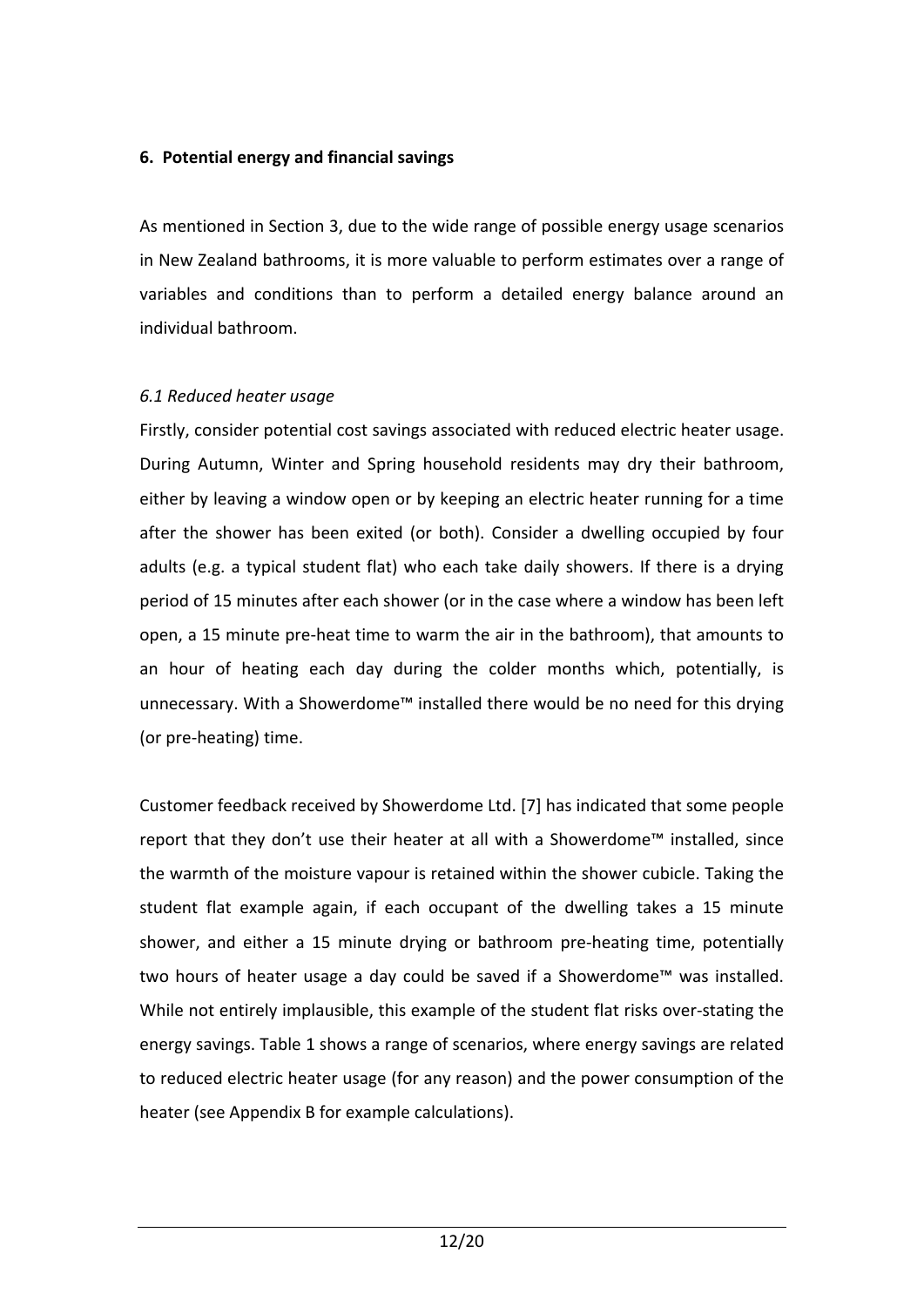| Reduced annual energy consumption (kWh) |                               |     |     |      |      |
|-----------------------------------------|-------------------------------|-----|-----|------|------|
| <b>Reduced heating time</b>             | Heater power consumption (kW) |     |     |      |      |
| (h)                                     | 0.5                           | 1   | 1.2 |      | 2.4  |
| 0.25                                    | 46                            | 91  | 110 | 183  | 219  |
| 0.5                                     | 91                            | 183 | 219 | 365  | 438  |
| 0.75                                    | 137                           | 274 | 329 | 548  | 657  |
| 1                                       | 183                           | 365 | 438 | 731  | 877  |
| 1.25                                    | 228                           | 457 | 548 | 913  | 1096 |
| 1.5                                     | 274                           | 548 | 657 | 1096 | 1315 |
| 1.75                                    | 320                           | 639 | 767 | 1278 | 1534 |
| 2                                       | 365                           | 731 | 877 | 1461 | 1753 |

Table 1: Potential energy savings from reduced electric heater usage due to the installation of a Showerdome™.

A corresponding array of potential dollar savings is shown in Table 2 (where power is priced at \$0.237/kWh).

| Reduced annual energy cost (\$), assuming electricity costs \$0.237/kWh |                               |     |     |     |     |
|-------------------------------------------------------------------------|-------------------------------|-----|-----|-----|-----|
| Reduced heating time                                                    | Heater power consumption (kW) |     |     |     |     |
| (h)                                                                     | 0.5                           | 1   | 1.2 |     | 2.4 |
| 0.25                                                                    | 11                            | 22  | 26  | 43  | 52  |
| 0.5                                                                     | 22                            | 43  | 52  | 87  | 104 |
| 0.75                                                                    | 32                            | 65  | 78  | 130 | 156 |
| 1                                                                       | 43                            | 87  | 104 | 173 | 208 |
| 1.25                                                                    | 54                            | 108 | 130 | 216 | 260 |
| 1.5                                                                     | 65                            | 130 | 156 | 260 | 312 |
| 1.75                                                                    | 76                            | 151 | 182 | 303 | 364 |
| $\mathfrak z$                                                           | 87                            | 173 | 208 | 346 | 416 |

Table 2: Potential dollar savings from reduced electric heater usage due to the installation of a Showerdome™.

It is not uncommon for bathroom heaters to have power consumptions of 2 kW or 2.4kW, and in such cases, Table 2 shows that a reduction of on average half an hour per day can result in savings in the region of \$100/year (the student flat scenario considered earlier would be in the region of \$400/year). (It is reiterated that these figures are indicative estimates only, and have not actually been measured in any way.)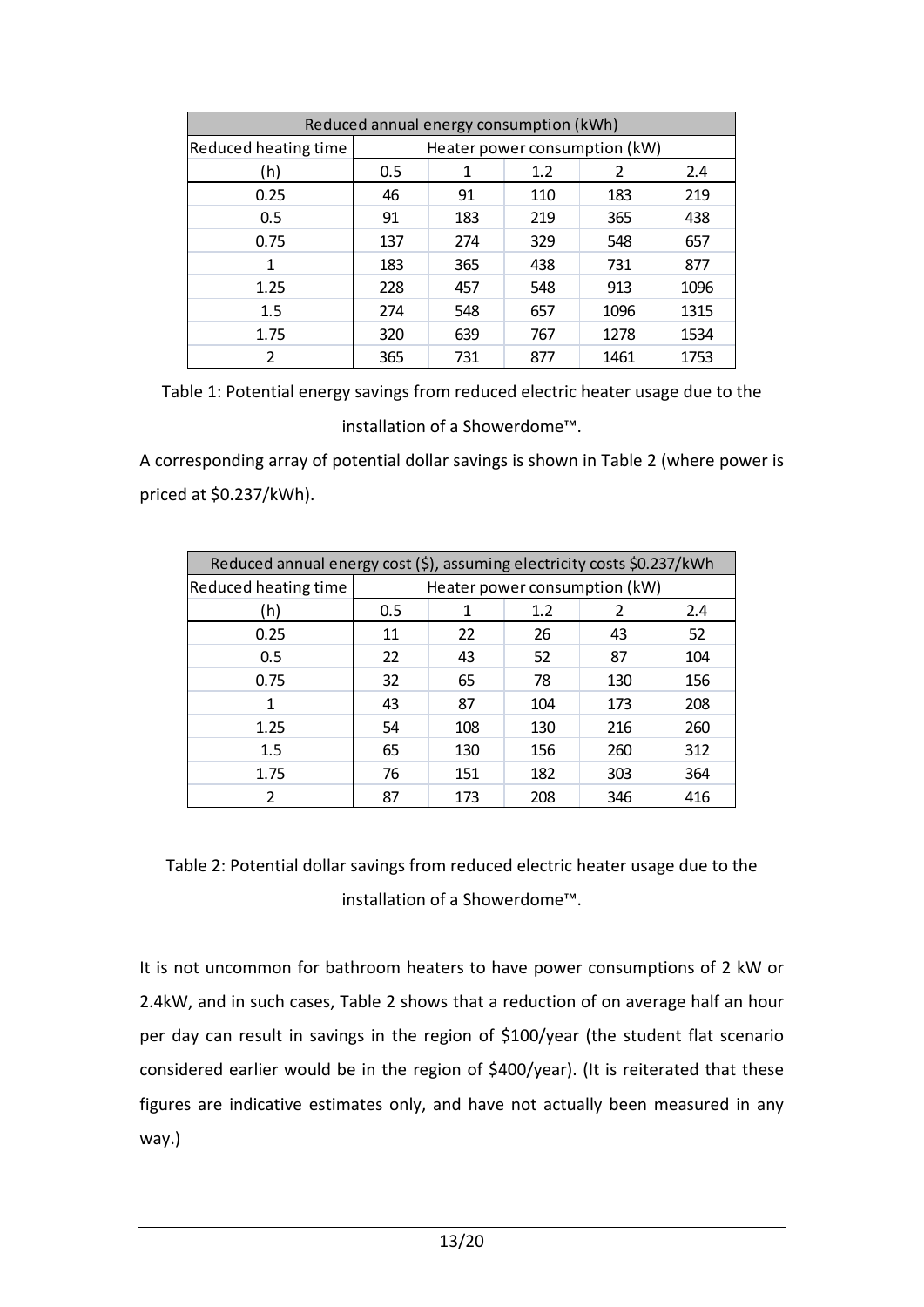# *6.2 Reduced, extractor fan, and mirror de‐mister usage*

In addition to reduced power consumption from electric heaters, the Showerdome™ has the potential to reduce energy consumption from other sources. For example, extractor fans may not be required, and mirror de-misters would largely be redundant. However, the power consumption of fans (20 – 50 W) is small compared to the power consumption of heaters, and even if the usage of a 50W fans was decreased by 2 hours per day over an entire year, the energy savings would amount to less than \$10/year.

Mirror de-misters (\$200W/m<sup>2</sup>) are probably more common in hotels than in homes, but regardless of where it is used the energy consumption of the de-mister, while greater than that of an extractor fan, will still amount to tens of dollars per year, rather than hundreds of dollars. However, since the Showerdome™ makes the mirror de‐mister redundant, the greatest savings (dependent on the price difference between the de‐mister and the Showerdome™) might come from the removal of the need to install the de-mister in the first place – perhaps a serious consideration for a hotel.

#### *6.3 Heated Towel Rails*

While the necessity of the extractor fan or mirror de-mister is greatly reduced or completely removed by the Showerdome™, heated towel rails would not be affected as definitely. The Showerdome™ will keep the bathroom drier, which in turn will allow towels to dry faster; however, if people appreciate the warmth of a towel as much as they appreciate the fact that it is dry, it seems reasonable to assume they will probably still use one even with the installation of a Showerdome™. But if a dwelling does stop using heated towel rails as a result of installing a Showerdome™, indicative values of the savings can be seen from Table 3, depending on the power consumption and time of usage.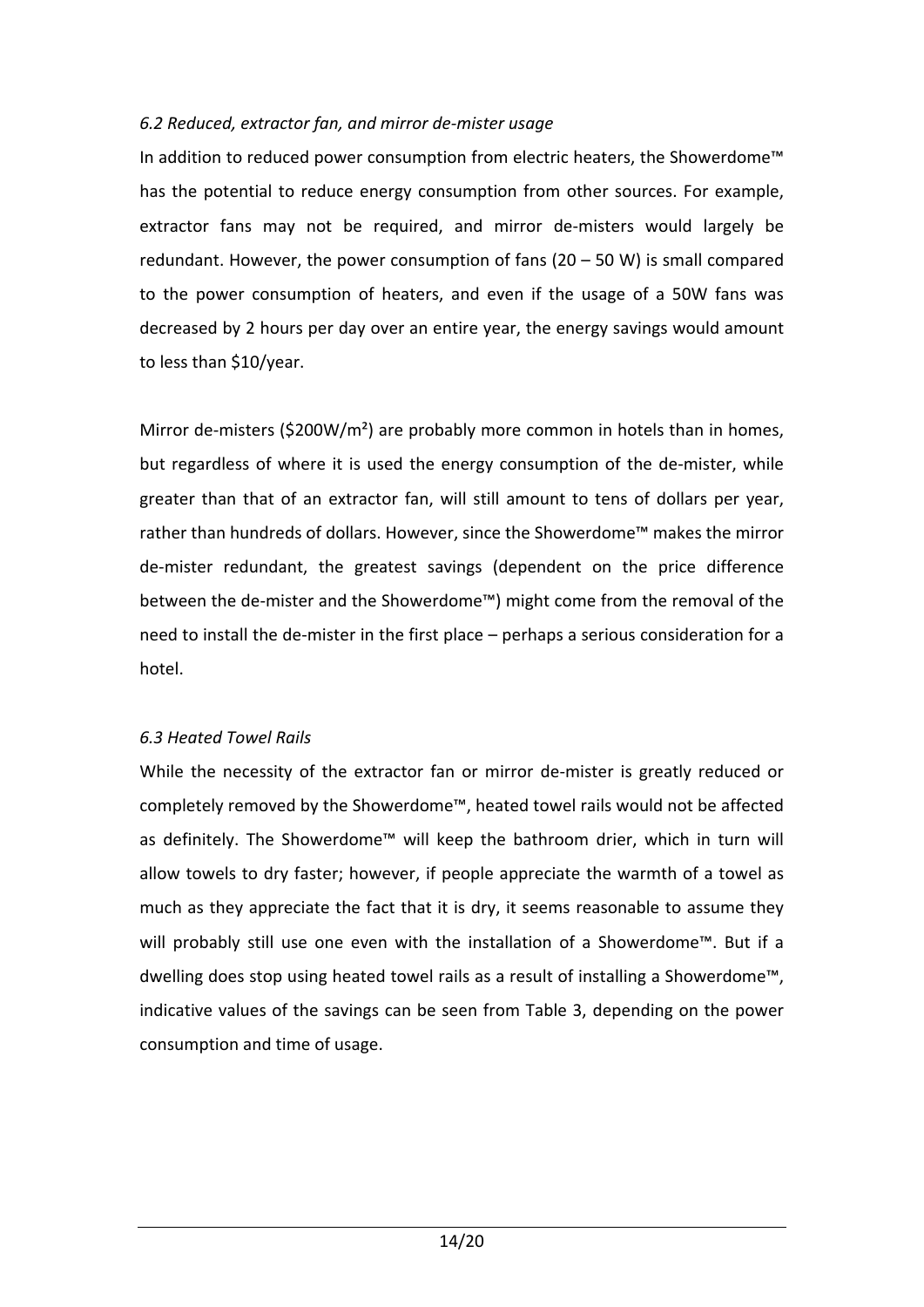| Reduced annual energy consumption (kWh)                                 |                                   |      |      |  |  |
|-------------------------------------------------------------------------|-----------------------------------|------|------|--|--|
| <b>Reduced Towel</b>                                                    | Towel Rail Power Condumption (kW) |      |      |  |  |
| Rail Usage (h/day)                                                      | 0.08                              | 0.15 | 0.2  |  |  |
| 1                                                                       | 29                                | 55   | 73   |  |  |
| 2                                                                       | 58                                | 110  | 146  |  |  |
| 6                                                                       | 175                               | 329  | 438  |  |  |
| 12                                                                      | 351                               | 657  | 877  |  |  |
| 24                                                                      | 701                               | 1315 | 1753 |  |  |
| Reduced annual energy cost (\$), assuming electricity costs \$0.237/kWh |                                   |      |      |  |  |
| 1                                                                       | 7                                 | 13   | 17   |  |  |
| 2                                                                       | 14                                | 26   | 35   |  |  |
| 6                                                                       | 42                                | 78   | 104  |  |  |
| 12                                                                      | 83                                | 156  | 208  |  |  |
| 24                                                                      | 166                               | 312  | 416  |  |  |

# Table 3: Potential energy and dollar savings if heated towel rails are no longer used as a result of the installation of a Showerdome™.

It is clear from Table 3 that if a dwelling stops using a heated tower real as the result of installing a Showerdome™ to the savings will be comparable to those from reduced heater usage, particularly if the towel rail is left on 24 hours/day throughout the year.

# *6.4 Indirect savings*

The estimated savings from reduced usage of electrical appliances is relatively straightforward to calculate; however, the indirect savings associated with drier bathrooms may potentially be greater. The two main areas are: firstly reduced maintenance costs such as painting and cleaning, or even replacement of timber framing or other components, and secondly reduced medical expenses from treating health problems caused by damp homes [1]. Without performing a survey of homes with and without Showerdome™ devices installed, it is difficult to put any numerical values on the potential savings, but householders who have lived in their home for more than a year will probably be able to gauge the significance of the problem of dampness, and hence the value to be gained from the Showerdome™.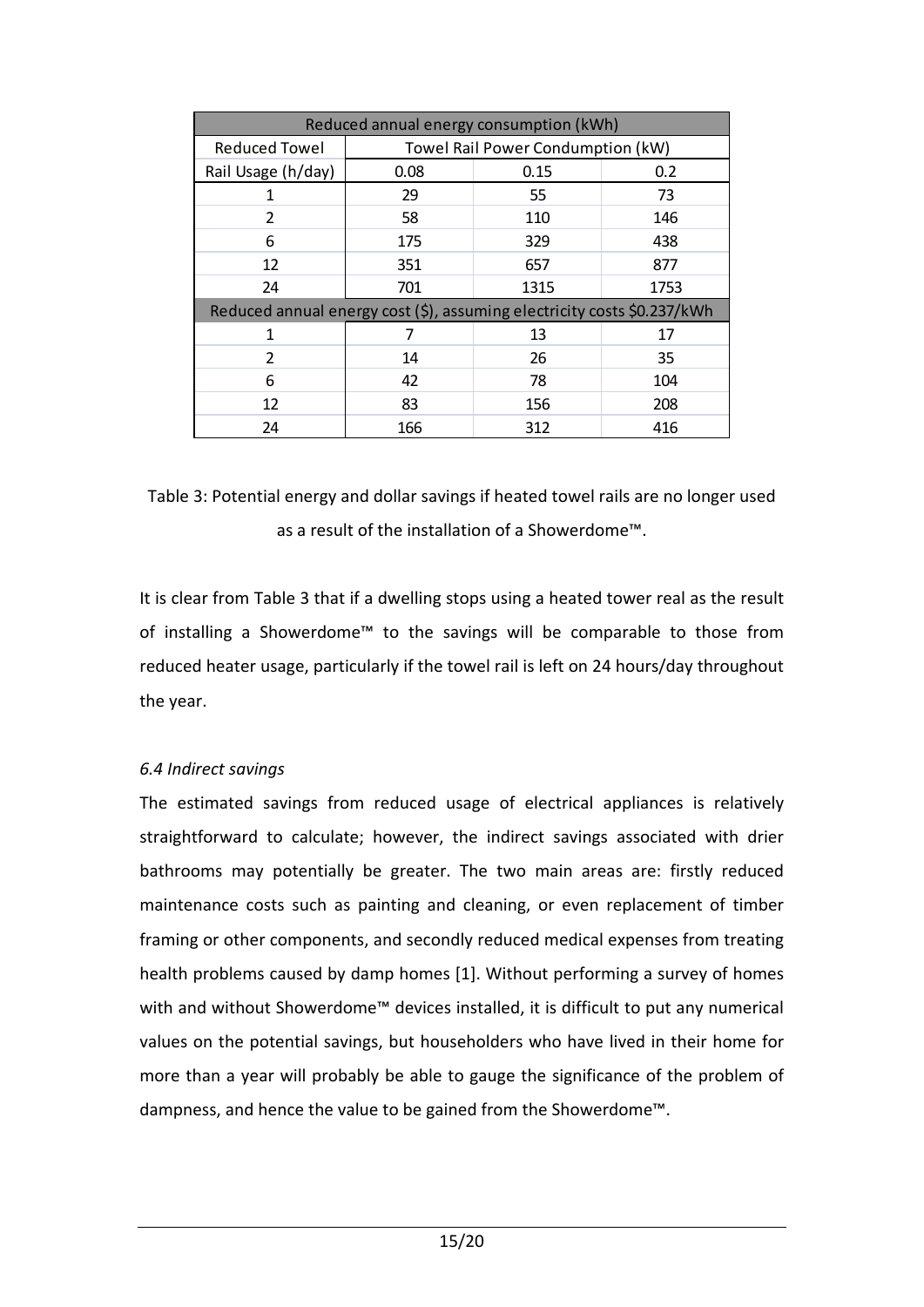#### **7 Conclusion**

The experiments showed that with a Showerdome™ installed the relative humidity within the bathroom was largely unchanged during a 10 minute shower (with the exception of the shower door being opened during Winter), meaning that the device was effective at preventing warm moist air escaping from a shower cubicle, which in turn meant that no condensation or fog formed in Summer, and minimal 'fogging' occured in Winter. Since condensation serves to accelerate the growth of harmful moulds and bacteria, and contributes to structural damage, and since energy costs increase with increased air humidity, the Showerdome™ would be a worthwhile investment because it prevents these things from happening as the result of using the shower.

Assuming that the Showerdome™ is installed and used correctly, there is also the potential for significant energy savings to be made (in the region of hundreds of dollars per year, depending on a number of factors), mainly from reduced usage of electric heaters to dry the bathroom after a shower (or to pre‐heat the bathroom if the window has been left open to dry it). The Showerdome™ would render extractor fans and mirror de-misters largely redundant, which would result in a small energy savings in each case, but would also result in capital cost savings, since their installation (particularly in the case of the de-mister) would be unnecessary. There would also be energy savings if the occupants of a dwelling stopped using heated towel rails as a result of installing a Showerdome™.

In drawing these conclusions, it must be stressed that while a properly installed Showerdome™ will definitely prevent moisture from leaving the shower and causing condensation and fogging in the bathroom, it will not necessarily result in energy savings, unless the occupants change their behaviour. If they continue to use heaters, towel rails, extractor fans etc. as they did before the installation of the Showerdome™, then clearly there will be no energy savings.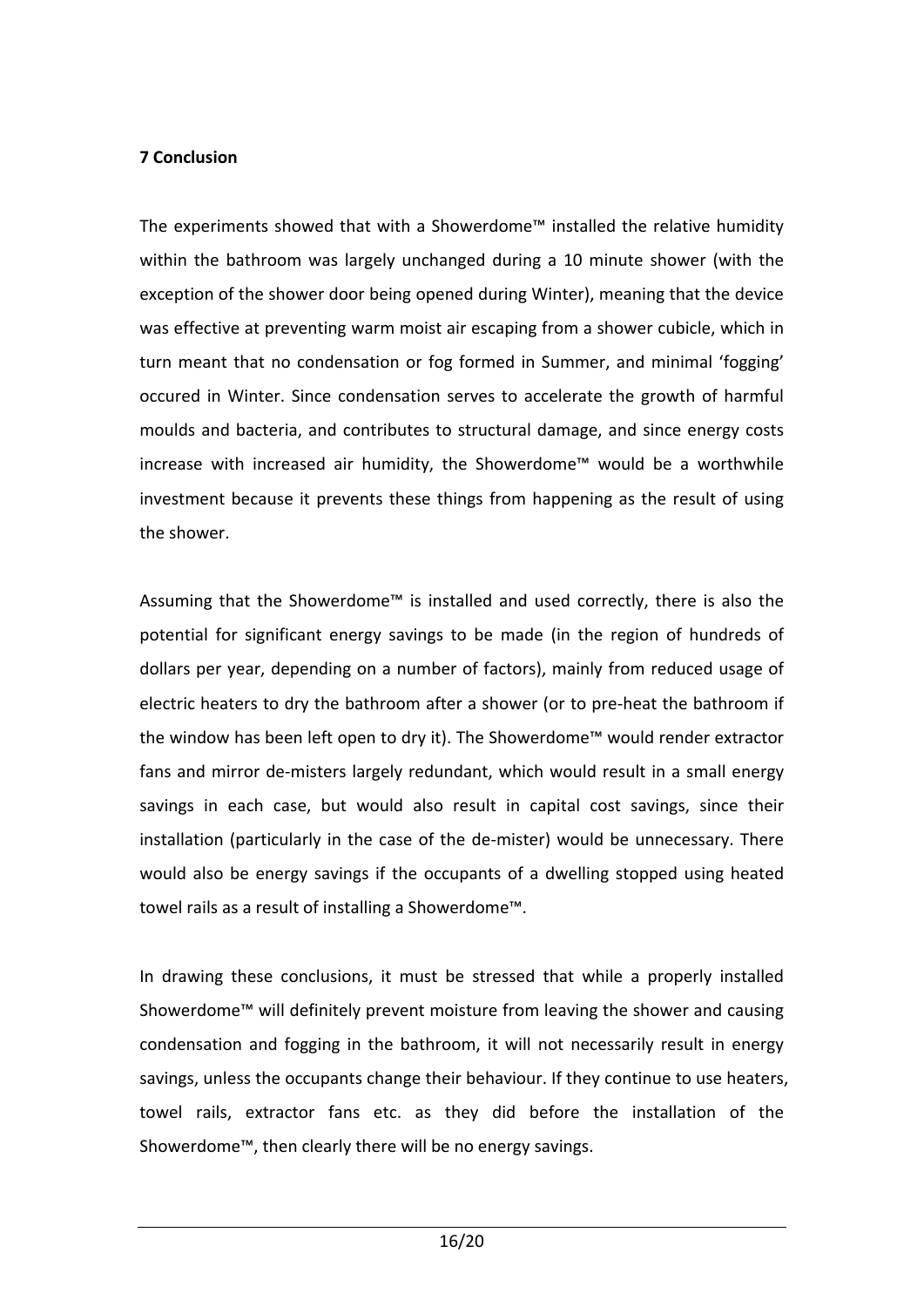# **References**

[1] Butler S., Williams M., Tukuitonga C., Paterson J., (2003) Journal of the New

Zealand Medical Association, 116(1177) [\(http://www.nzma.org.nz/journal/116](http://www.nzma.org.nz/journal/116-1177/494/)‐ [1177/494/\)](http://www.nzma.org.nz/journal/116-1177/494/)

[2] [http://www.consumerbuild.org.nz/publish/maintenance/interior](http://www.consumerbuild.org.nz/publish/maintenance/interior-dampness.php)‐dampness.php

[3] Seader, J. D., Henley, E. J. Separation Process Principles 2<sup>nd</sup> Edition, Wiley, NJ, 2006

[4[\]http://en.wikipedia.org/w/index.php?title=File:PsychrometricChart](http://en.wikipedia.org/w/index.php?title=File:PsychrometricChart-I.PDF&page=1)‐I.PDF&page=1

[5] <http://www.energywise.govt.nz/node/9354>

[6] [http://jaycar.co.nz/productView.asp?ID=QP6013&keywords=humidity&form](http://jaycar.co.nz/productView.asp?ID=QP6013&keywords=humidity&form%20=KEYWORD)

[=KEYWORD](http://jaycar.co.nz/productView.asp?ID=QP6013&keywords=humidity&form%20=KEYWORD)

[7] O'Reilly, M., Personal Communication, 2010

[8] Rahman, M. S., Food Properties Handbook, CRC Press, Boca Raton, 2009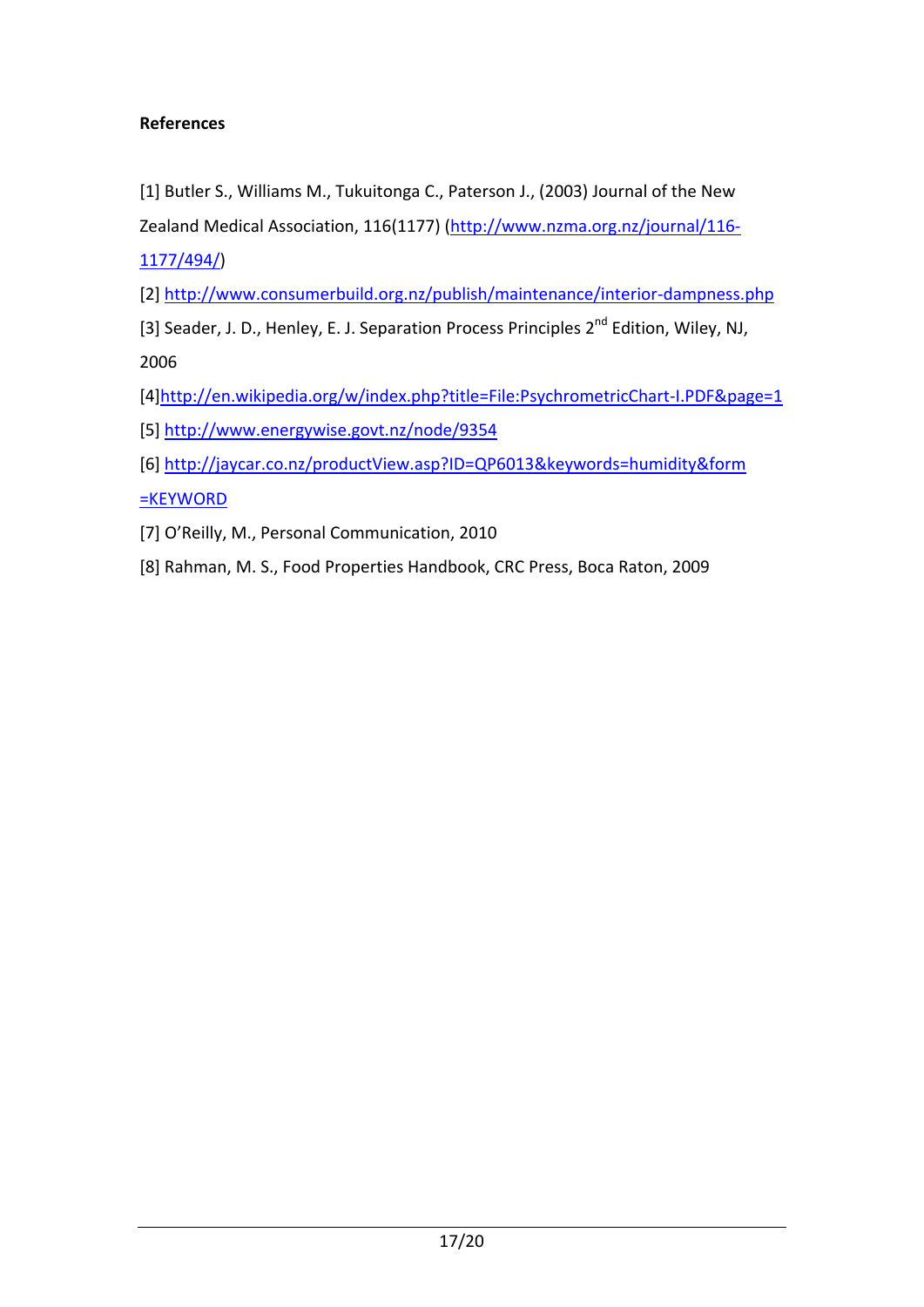#### **Appendix A: Humidity Data‐logger Specifications and Calibration**

The specifications of the Jaycar humidity sensor/logger are listed below:

- Range: ‐40‐70°C (‐40‐158°F), 0‐100% relative humidity,
- Accuracy: ±1°C (1.8°F), ±3% relative humidity
- Resolution: 0.1°, 0.1% RH
- Memory: 3200 samples
- Battery life: 5 sec rate: 12 months, 10 sec rate: 2.5 years
- Software compatible with Windows 2000, XP & Vista
- Dimensions: 100(L) x 22(W) x 20(H)mm

The calibrated by placing it an sealed container which was partially filled with a saturated salt solution within a temperature controlled environment. At equilibrium the 'activity' of the water in the saturated salt solution (which may be determined by a variety of methods and is widely available in the literature) is equal to the relative humidity of the air in the space above it. For saturated lithium chloride at 20 °C the activity (and hence relative humidity) is 11.8 % [9], while for sodium chloride at 20 °C the activity is 77 % [9]. Figures A1 and A2 show that the humidity sensor agreed with the literatures values within its specified accuracy of ±3% relative humidity.



Figure A1: Calibration of humidity sensor with saturated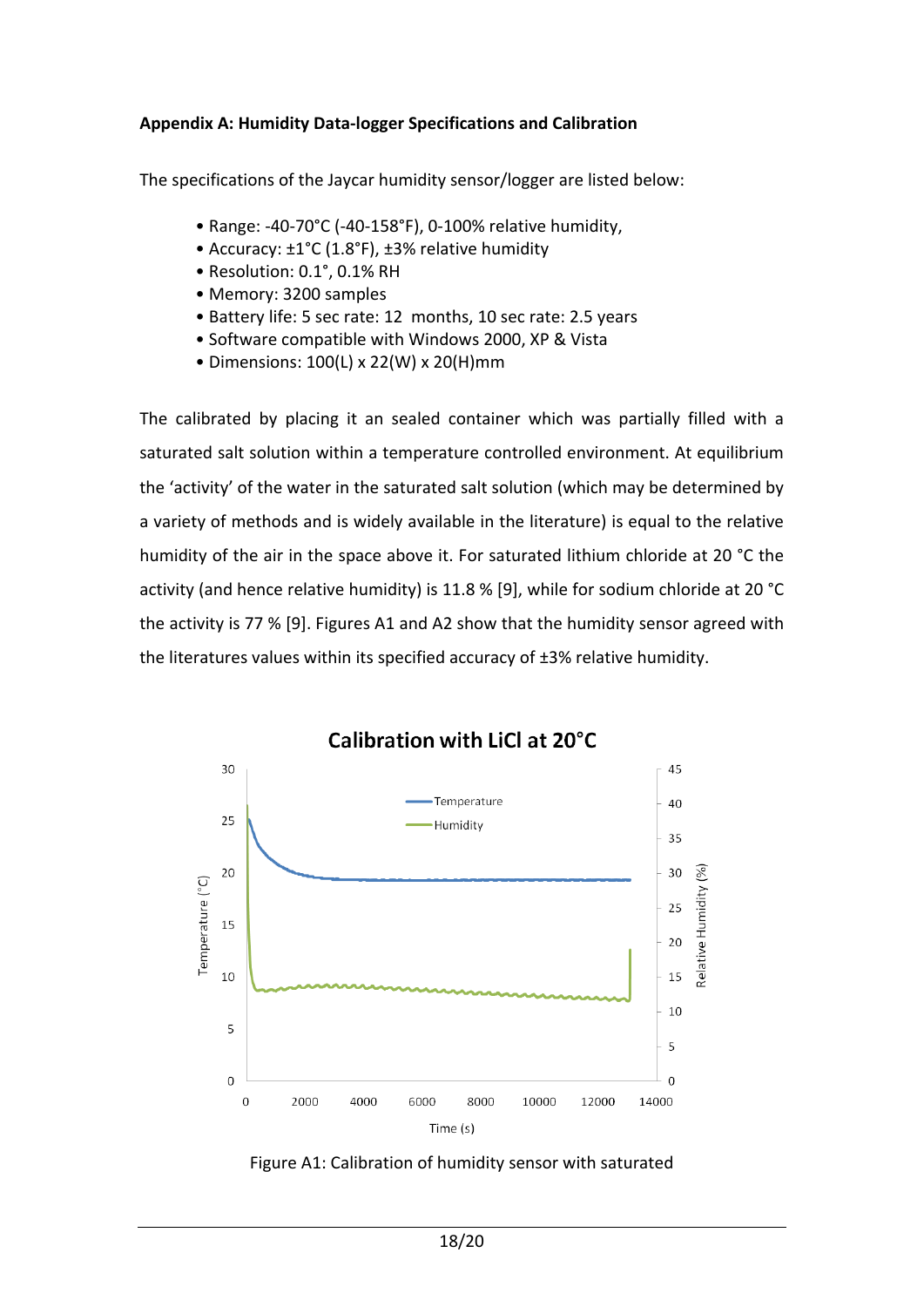lithium chloride (LiCl) at 20 °C



Calibration with NaCl at 20 °C

Figure A2: Calibration of humidity sensor with saturated sodium chloride (NaCl) at 20 °C